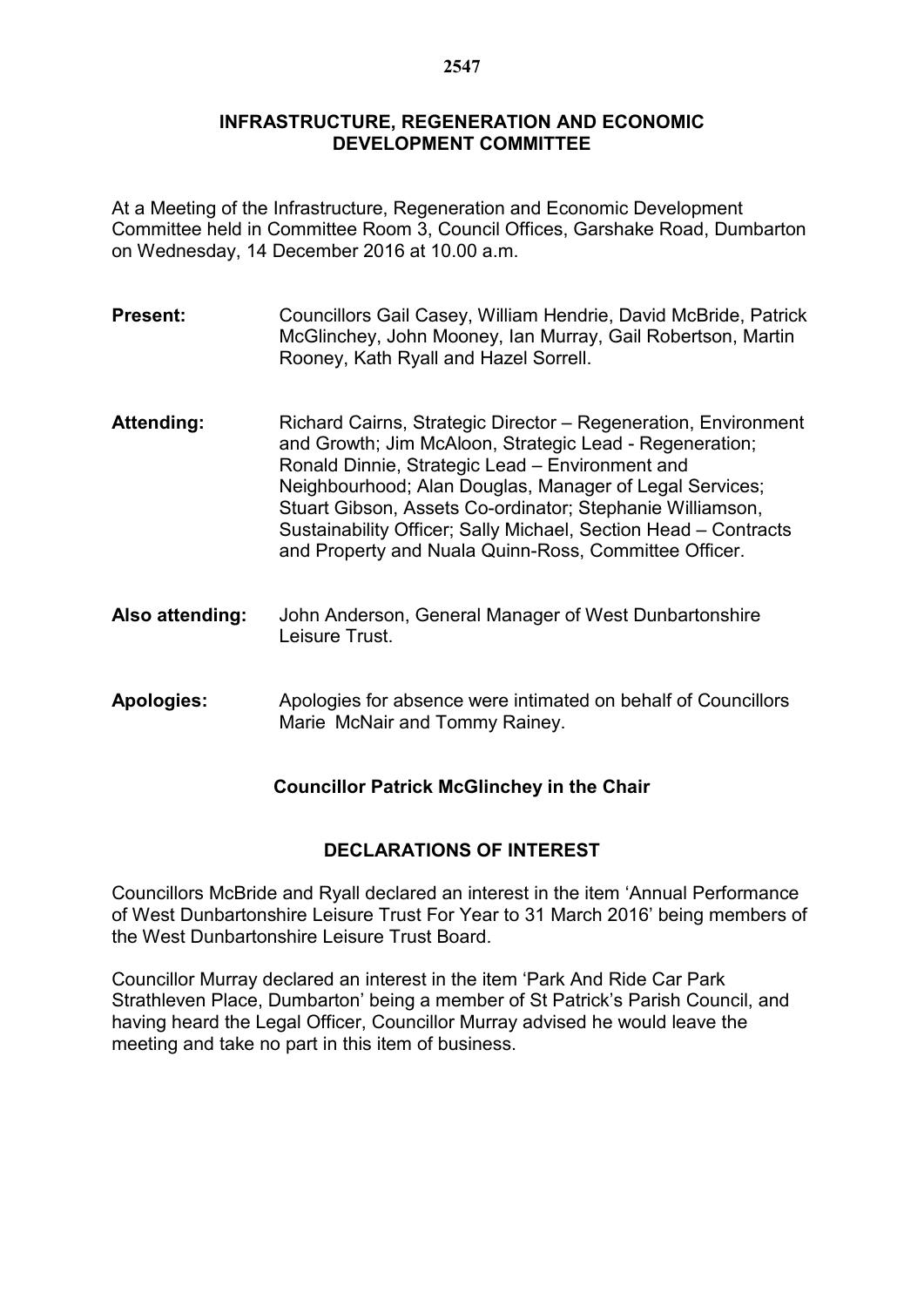### **MINUTES OF PREVIOUS MEETINGS**

The following minutes were submitted and approved as correct records:-

- (1) Minutes of Meeting of the Infrastructure, Regeneration and Economic Development Committee held on 14 September; and
- (2) Minutes of the Special Meeting of the Infrastructure, Regeneration and Economic Development Committee held on 12 October 2016.

### **ANNUAL PERFORMANCE OF WEST DUNBARTONSHIRE LEISURE TRUST FOR YEAR TO 31 MARCH 2016**

A report was submitted by the Strategic Lead – Environment and Neighbourhood providing an update on the annual performance of West Dunbartonshire Leisure Trust (the Trust) during the period 01 April 2015 to 31 March 2016.

After discussion and having heard the General Manager of West Dunbartonshire Leisure Trust in further explanation of the report and in answer to Members' questions, the Committee agreed to note the contents of the report.

# **ECONOMIC DEVELOPMENT STRATEGY ACTION PLAN UPDATE**

A report was submitted by the Strategic Lead – Regeneration informing of the progress in delivering the Economic Development Strategy Action Plan 2015-2020.

After discussion and having heard the Strategic Lead – Regeneration in further explanation of the report, the Committee agreed to note the progress made in implementing the Economic Development Strategy Action Plan 2015-20.

### **ENVIRONMENT & NEIGHBOURHOOD DELIVERY PLAN 2016/17: MID-YEAR PROGRESS**

A report was submitted by the Strategic Lead – Environment and Neighbourhood setting out the mid-year progress of the actions in the Environment & Neighbourhood Delivery Plan and associated Workforce Plan.

After discussion and having heard the Strategic Lead – Environment and Neighbourhood in further explanation of the report and in answer to Members' questions, the Committee agreed:-

- (1) to note the progress achieved at mid-year; and
- (2) otherwise to note the contents of the report.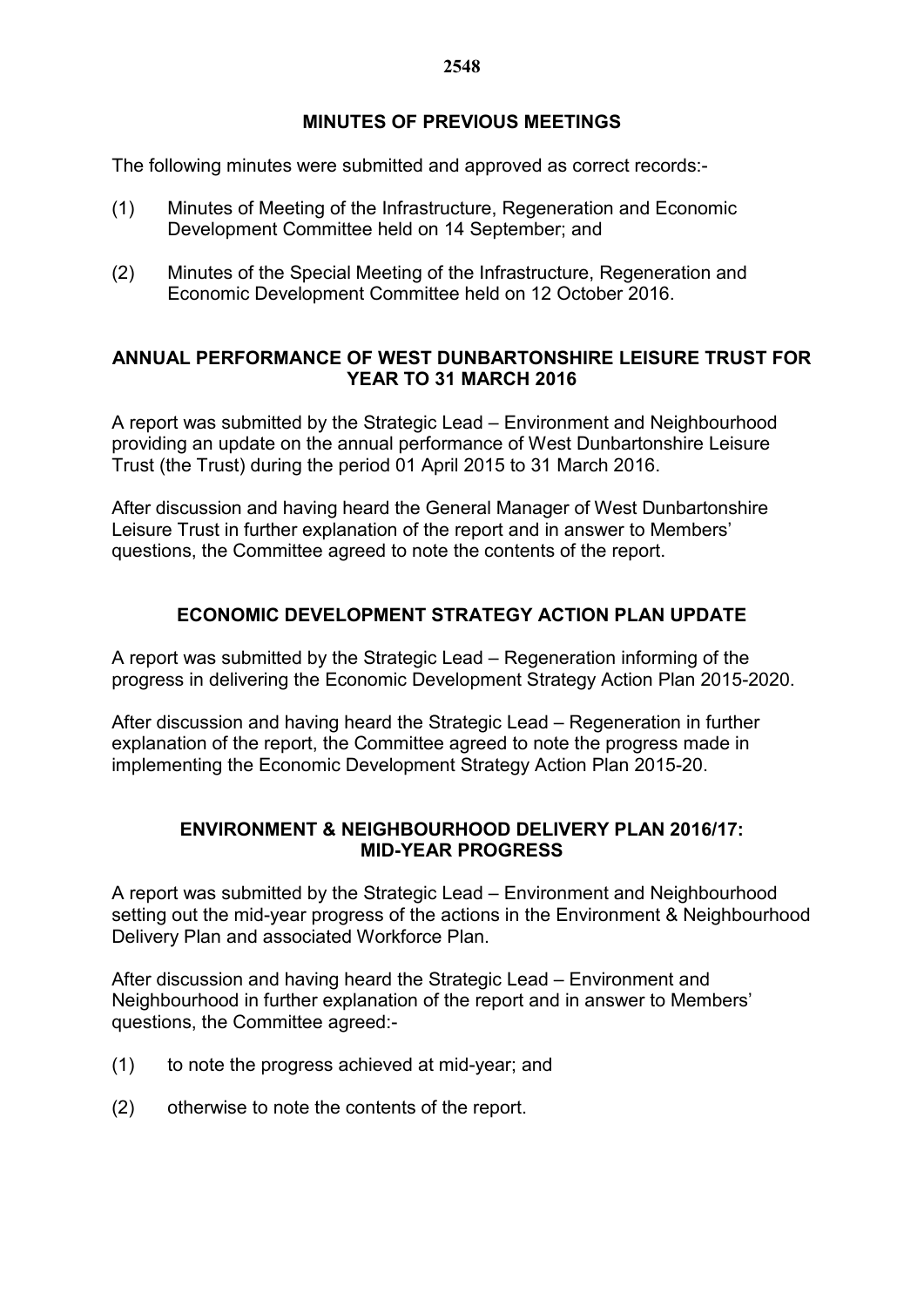### **REGENERATION DELIVERY PLAN 2016/17: MID-YEAR PROGRESS REPORT**

A report was submitted by the Strategic Lead – Regeneration setting out the midyear progress of the Regeneration Delivery Plan 2016/17 actions.

After discussion and having heard the Strategic Lead – Regeneration and the Assets Co-ordinator in further explanation of the report and in answer to Members' questions, the Committee agreed:-

- (1) to note the progress achieved at mid-year; and
- (2) otherwise to note the contents of the report.

# **UPDATE ON PROPERTY AND LAND ASSET DISPOSAL STRATEGY 2013-2018**

A report was submitted by the Strategic Lead – Regeneration providing an update in respect of the Property and Land Disposal Strategy 2013 – 2018.

After discussion and having heard the Strategic Director, Strategic Lead – Regeneration and the Asset Co-ordinator in further explanation of the report and in answer to Members' questions, the Committee agreed:-

- (1) to acknowledge the priorities and progress made in meeting the priority objectives set out in The Property and Land Disposal Strategy 2013 – 2018; and
- (2) to note the progress made in respect of the strategic sites and the need to appoint external property agents to deal with the marketing of these to obtain the highest possible capital receipts.

### **SALE OF CLYDEBANK TOWN CENTRE DEVELOPMENT OPPORTUNITY SITE (PLAYDROME SITE), 2 ABBOTSFORD ROAD, CLYDEBANK G81 1PA**

A report was submitted by the Strategic Lead – Regeneration advising on the outcome of the marketing of and seeking approval for the disposal of the Clydebank Town Centre Development Opportunity Site (Playdrome Site), 2 Abbotsford Road, Clydebank G81 1PA.

The Chair invited Mr Nick Harris, representing Henry Boot Developments Limited to address the Committee. Mr Harris was heard in further explanation of the applicant's proposals and in answer to Members' questions.

After discussion and having heard officers in further explanation of the report and in answer to Members' questions, Councillor Hendrie, seconded by Councillor Murray moved:-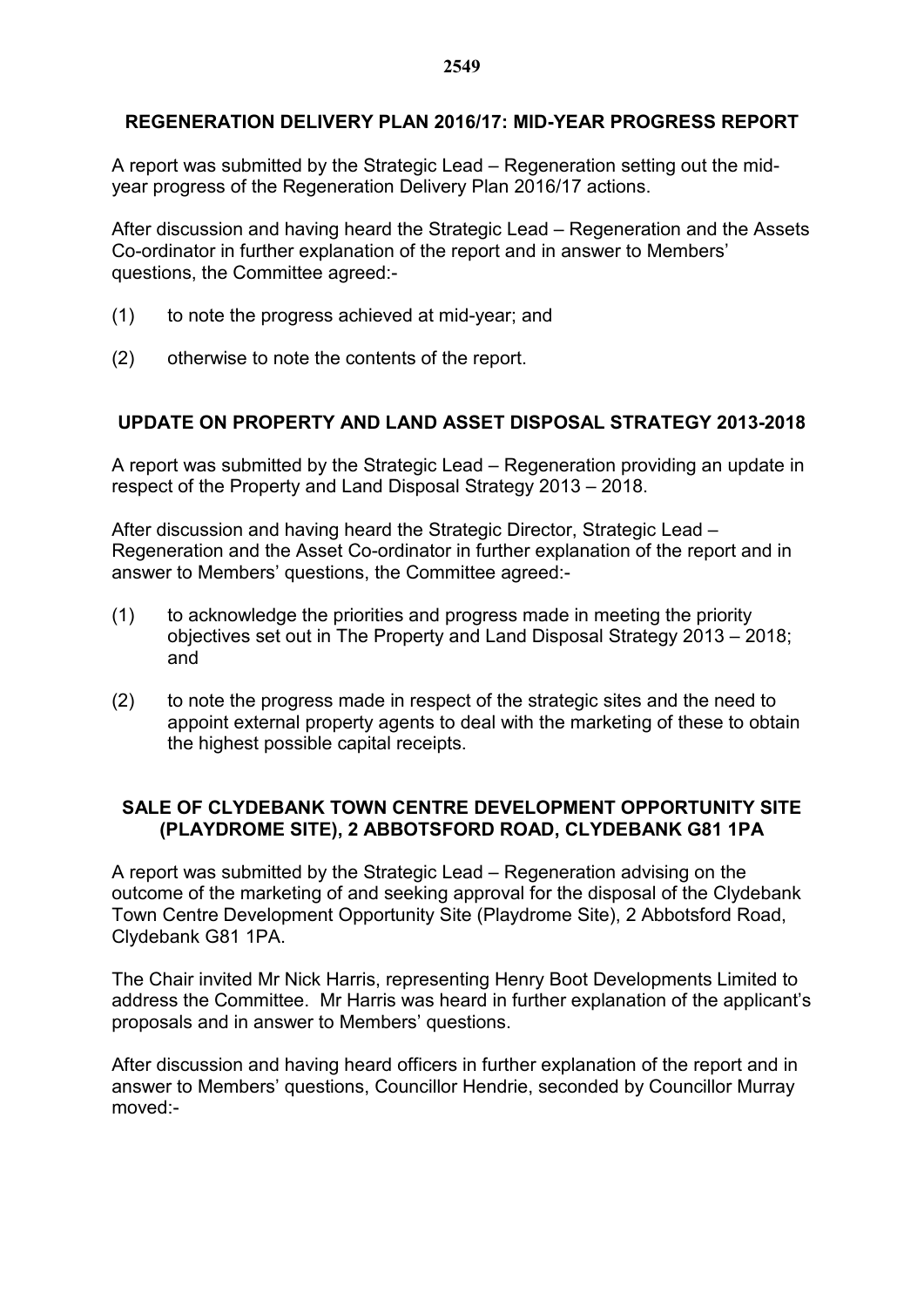That the Committee reject the sale of the Clydebank Town Centre Development Opportunity Site (Playdrome Site), 2 Abbotsford Road, Clydebank to Henry Boot Development Limited at this time and that a report be brought to the next meeting of the Committee providing further details on Henry Boot Development Limited's proposals for the site.

As an amendment, Councillor Rooney, seconded by Councillor Sorrell moved:-

- (1) that the Committee approve the sale of the Clydebank Town Centre Development Opportunity Site (Playdrome Site), 2 Abbotsford Road, Clydebank, G81 1PA for a consideration of Three Million, Nine Hundred and Eighteen Thousand, and Three Hundred Pounds Sterling (£3,918,300) to Henry Boot Developments Limited;
- (2) that authority be delegated to the Strategic Lead Regeneration and Strategic Lead - Resources to conclude negotiations; and
- (3) that authority be delegated to the Strategic Lead Regulatory to conclude the transaction on such conditions as considered appropriate.

Councillor Rooney left the meeting at this point in the meeting and waived his right to sum up his amendment.

At 10.52 a.m. the Chair, Councillor McGlinchey called an adjournment.

The meeting reconvened at 11.00 a.m. with all those named in the sederunt being present, with the exception of Councillor Rooney.

On a vote being taken, 3 Members voted for the motion and 6 Members voted for the amendment, which was accordingly declared carried.

# **FORMER ST EUNAN'S SITE REGENERATION**

A report was submitted by the Strategic Lead – Regeneration providing an update on the development of proposals and external funding bids for the former St. Eunan's site in Clydebank.

The Committee agreed to accept deputations from Mr Phillip Watt, local resident and Councillor Denis Agnew, Councillor for the Clydebank Central Ward.

The Chair, Councillor McGlinchey, invited Mr Watt and then Councillor Agnew to address the Committee. Both made their views on the proposals for the former St. Eunan's site known.

After discussion and having heard officers in further explanation of the report and in answer to Members' questions, the Committee agreed:-

(1) to note the outcome of a number of community consultation events, the outline proposals for the site and the position regarding external funding bids;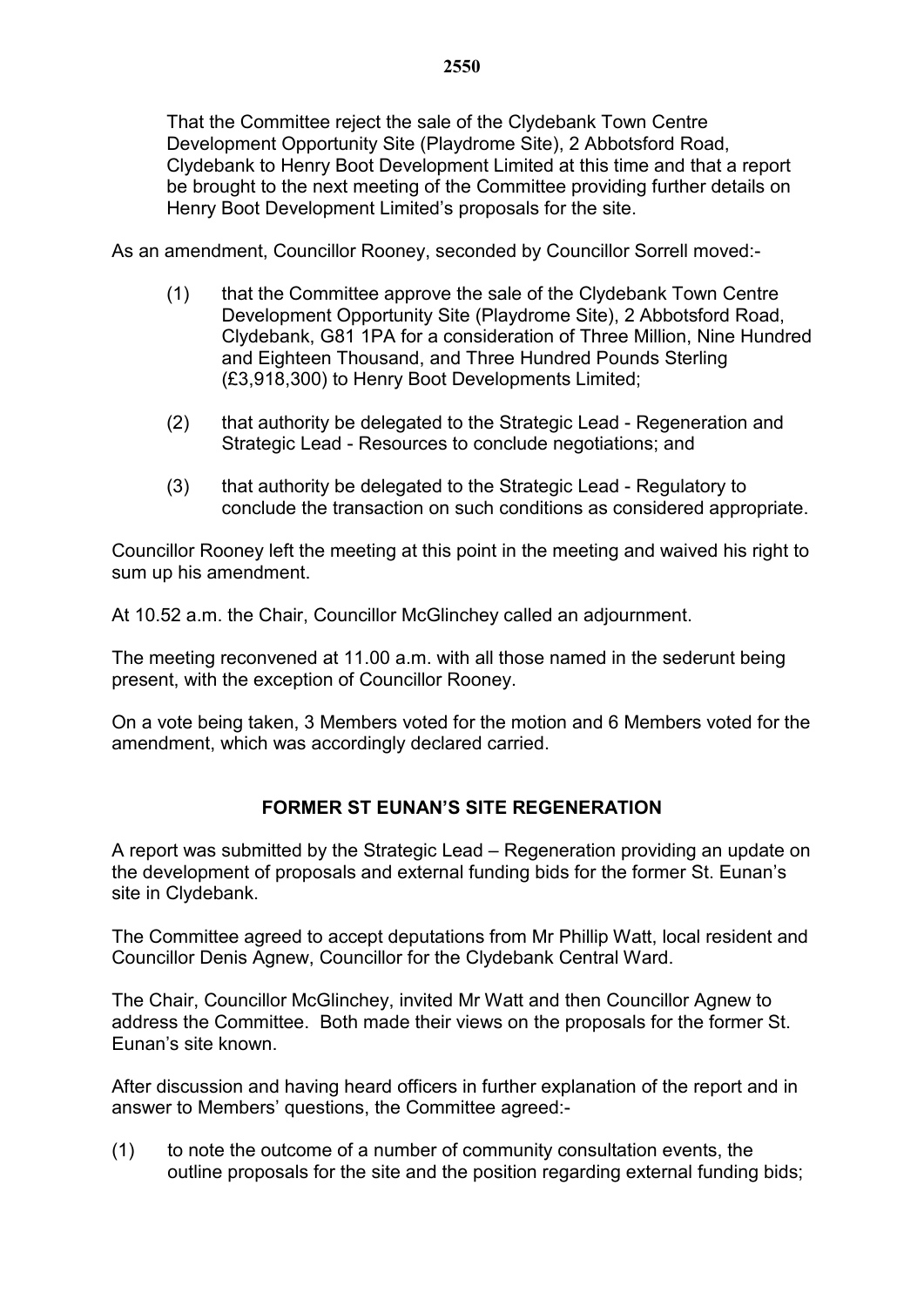- (2) to progress with the development of the site as described within paragraph 4.6 of the report;
- (3) to note the allocation of general services capital budget funding towards the implementation of the project works as detailed within paragraph 6.2 of the report;
- (4) that authority be delegated to the Strategic Director to execute an appropriate tendering exercise;
- (5) that in line with the unanimous recommendation of the Audit & Performance Review Committee, the final awarding of the tender be delegated to the Tendering Committee who will act in accordance with the requirements of best value and efficient governance;
- (6) that an early meeting be arranged by officers with residents and the consultants where their reports into the contamination, with all associated survey data and assessments of the various health risks are available for viewing and explanation, subject to consultation with officers and Legal Services; and
- (7) that the final scheme of remediation, capping and landscaping prepared for planning permission show the proposed ground levels in relation to existing levels outwith the site as well as across the site itself.
- Note: Councillor Rooney entered the meeting during discussion on the above item of business.

#### **CORPORATE ASSET MANAGEMENT STRATEGY UPDATE 2016 - 21 AND ASSET MANAGEMENT PLAN: PROPERTY 2016 – 21**

A report was submitted by the Strategic Lead – Regeneration seeking approval of the Corporate Asset Management Strategy Update 2016 – 21 and the Asset Management Plan: Property 2016 – 21.

Having heard the Strategic Lead - Regeneration in further explanation of the report, the Committee agreed:-

- (1) to approve the Corporate Asset Management Strategy Update 2016 2021, detailed within Appendix 1 to the report; and
- (2) to approve the Asset Management Plan: Property 2016 2021, detailed within Appendix 2 to the report.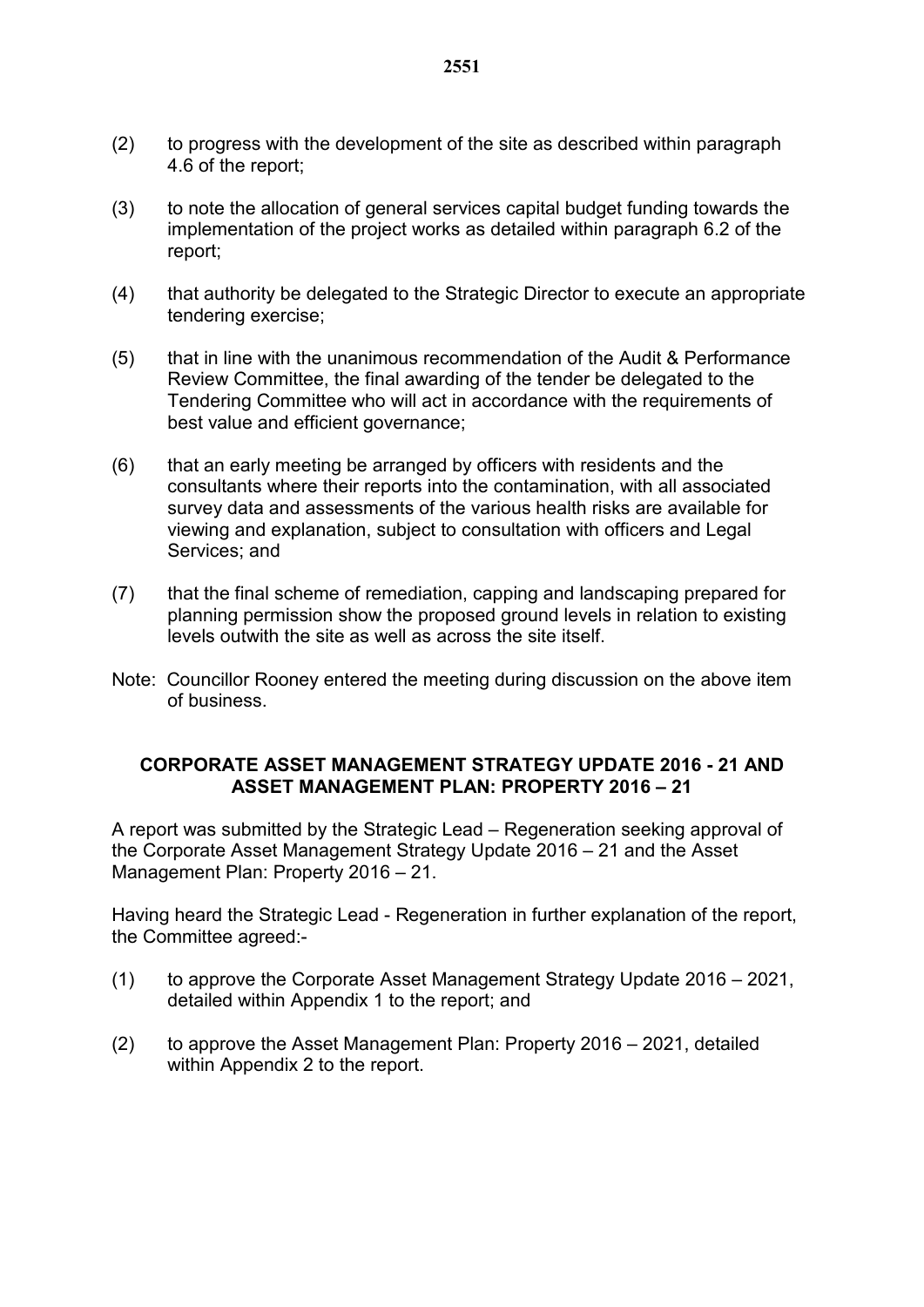#### **MAINTAINING SCOTLAND'S ROADS: FOLLOW UP REPORT BY AUDIT SCOTLAND**

A report was submitted by the Strategic Lead – Environment and Neighbourhood advising on the findings of Audit Scotland's follow up report on maintaining Scotland's road infrastructure and network, published in August 2016.

Having heard the Strategic Lead – Environment and Neighbourhood in further explanation of the report, the Committee agreed to note the recommendations made by Audit Scotland and the Society of Chief Officers for Transport Scotland (SCOTS) group regarding the maintenance of Scotland's roads, as detailed within 4.3 of the report.

### **CLIMATE CHANGE DUTIES MANDATORY REPORT**

A report was submitted by the Strategic Lead – Regeneration providing information on the West Dunbartonshire Council Mandatory Climate Change Act submission for 2015/16.

After discussion and having heard officers in further explanation of the report, the Committee agreed to note the contents of the report.

### **PROPOSED PARKING BAYS, GARTH DRIVE, CLYDEBANK, TENDER PROCESS AND AWARDING CONTRACT**

A report was submitted by the Strategic Lead – Regeneration seeking approval to execute a tender process and subsequent award with associated approval of expenditure for the provision of additional car parking spaces along Garth Drive, Queens Quay, Clydebank.

After discussion and having heard the Strategic Lead - Regeneration in further explanation of the report and in answer to Members' questions, the Committee agreed:-

- (1) to approve the initiation of a tendering exercise for the provision of an additional 61 car parking spaces along Garth Drive, Clydebank;
- (2) to approve the estimated contribution of £200,000 from the Local Economic Development Fund Budget; and
- (3) that authority be delegated to the Strategic Lead Regeneration to award a contract to the successful tenderer.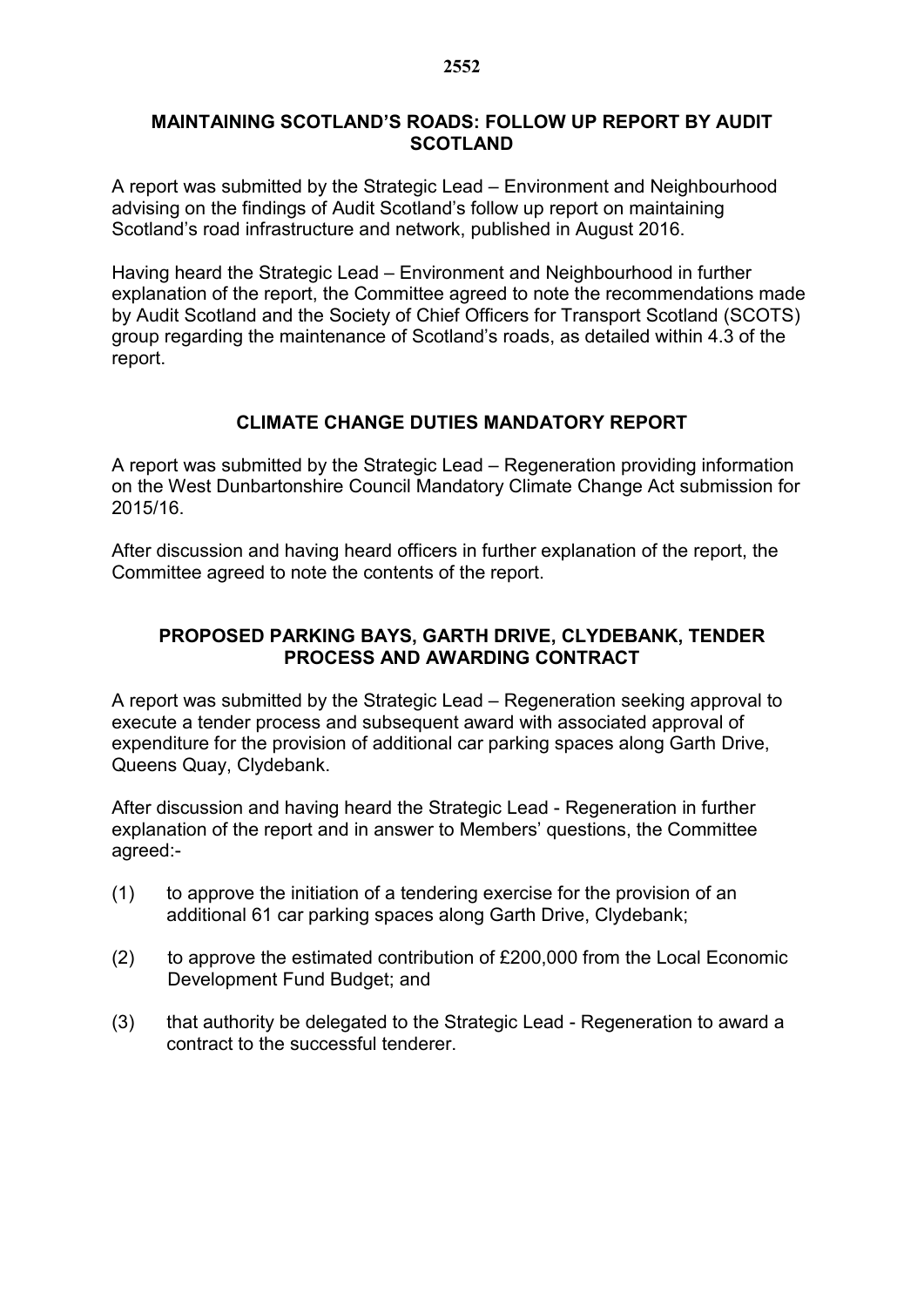#### **TENDER FOR THE SUPPLY AND DELIVERY OF A RANGE OF GOODS AND SERVICES TO LEISURE AND FACILITIES MANAGEMENT**

A report was submitted by the Strategic Lead – Environment and Neighbourhood updating and informing on the requirement to tender for the supply and delivery of a range of goods and services to Leisure and Facilities Management.

Having heard the Strategic Lead – Environment and Neighbourhood in further explanation of the report, the Committee agreed:-

- (1) to note the requirement to tender for the supply and delivery of a range of goods and services to Leisure and Facilities Management;
- (2) to approve the initiation of tendering processes as required, for the provision of goods and services as outlined within the report; and
- (3) that in line with the unanimous recommendation of the Audit & Performance Review Committee, the final awarding of the tender be delegated to the Tendering Committee who will act in accordance with the requirements of best value and efficient governance.

#### **TENDER AND AWARD FOR AN ELECTRONIC ENERGY MANAGEMENT SERVICE AND SOFTWARE**

A report was submitted by the Strategic Lead – Regeneration seeking approval to execute a tender process and subsequent award for the provision of an Electronic Energy Management Service and software.

Having heard the Strategic Lead - Regeneration in further explanation of the report, the Committee agreed:-

- (1) to approve the initiation of a tendering exercise as required, for the provision of an Electronic Energy Management Service and software; and
- (2) that in line with the unanimous recommendation of the Audit & Performance Review Committee, the final awarding of the tender be delegated to the Tendering Committee who will act in accordance with the requirements of best value and efficient governance.

Note: As previously intimated, Councillor Murray left the meeting at this point as he had an interest in the following item of business.

# **PARK AND RIDE CAR PARK STRATHLEVEN PLACE, DUMBARTON**

A report was submitted by the Strategic Lead – Environment and Neighbourhood seeking approval to execute a tender process and subsequent award for the construction of Strathleven Place Park and Ride.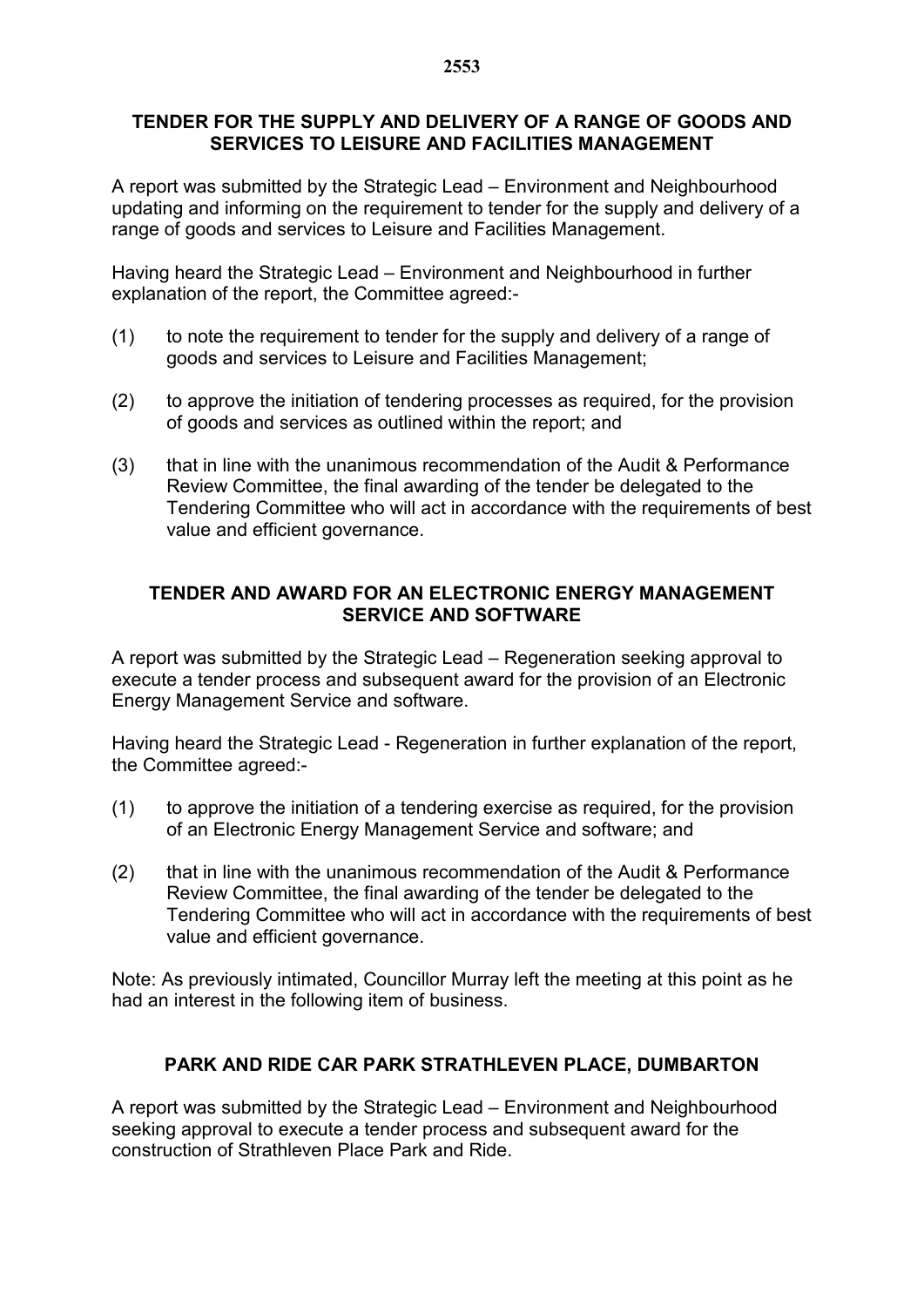Having heard the Strategic Lead – Environment and Neighbourhood in further explanation of the report, the Committee agreed:-

- (1) to approve the initiation of a tender for works as outlined within the report; and
- (2) that in line with the unanimous recommendation of the Audit & Performance Review Committee, the final awarding of the tender be delegated to the Tendering Committee who will act in accordance with the requirements of best value and efficient governance.

Note: Councillor Murray returned to the meeting at this point.

# **ROADS MINOR CIVIL WORKS FRAMEWORK CONTRACT**

A report was submitted by the Strategic Lead – Environment and Neighbourhood seeking approval to execute a tender process and subsequent award of a framework contract for minor civil works within West Dunbartonshire Council.

Having heard the Strategic Lead – Environment and Neighbourhood in further explanation of the report, the Committee agreed:-

- (1) to approve the initiation of a tendering exercise for the procurement of a minor civil works framework contract; and
- (2) that in line with the unanimous recommendation of the Audit & Performance Review Committee, the final awarding of the tender be delegated to the Tendering Committee who will act in accordance with the requirements of best value and efficient governance.

#### **INFRASTRUCTURE, REGENERATION & ECONOMIC DEVELOPMENT BUDGETARY CONTROL REPORT 2016/17 TO PERIOD 7 (31 OCTOBER 2016)**

A report was submitted by the Strategic Director – Regeneration, Environment and Growth providing an update on the financial performance to 31 October 2016 (Period 7) of those services under the auspices of the Infrastructure, Regeneration & Economic Development Committee.

After discussion and having heard the Strategic Director in further explanation of the report, the Committee agreed:-

- (1) to note the contents of the report which shows the revenue budget forecast for IRED services to underspend against budget by £0.053m (less than 1%) at the year-end;
- (2) to note the net projected annual capital forecast for IRED services projects to underspend of £16.796m (25.8%), of which £16.589m (25.5%) relates to project re-phasing and an in-year underspend of £0.207m (less than 1%); and